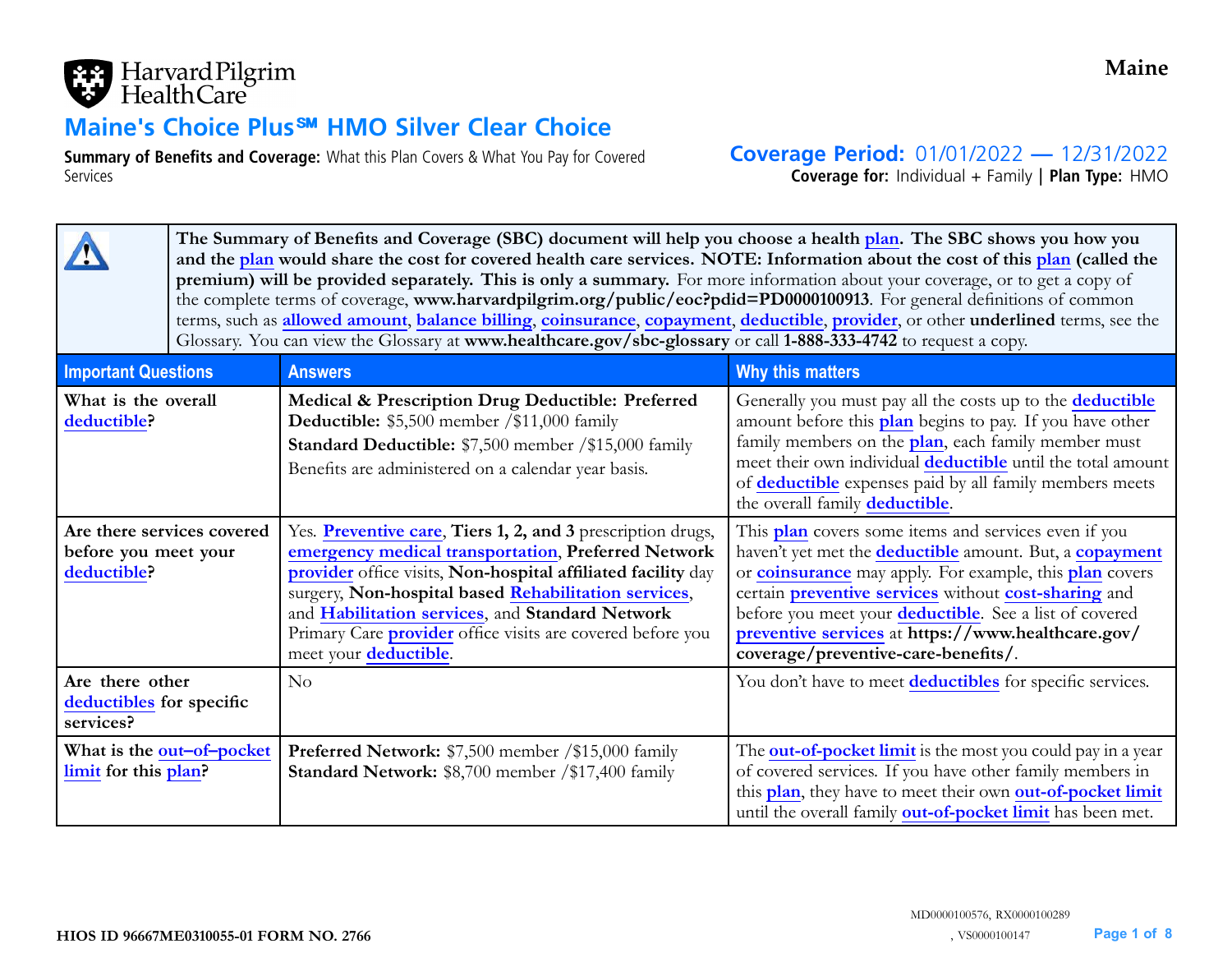| <b>Important Questions</b>                                                                                                                                                                                                                        | <b>Answers</b>                                                                                                          |                                                                                                                                 |                                                                                                       | Why this matters                                                                                                                                                                                                                                                                                                                                                                                                                                                                                                          |                                                                                         |                                                    |
|---------------------------------------------------------------------------------------------------------------------------------------------------------------------------------------------------------------------------------------------------|-------------------------------------------------------------------------------------------------------------------------|---------------------------------------------------------------------------------------------------------------------------------|-------------------------------------------------------------------------------------------------------|---------------------------------------------------------------------------------------------------------------------------------------------------------------------------------------------------------------------------------------------------------------------------------------------------------------------------------------------------------------------------------------------------------------------------------------------------------------------------------------------------------------------------|-----------------------------------------------------------------------------------------|----------------------------------------------------|
| What is not included in<br>the out-of-pocket limit?                                                                                                                                                                                               |                                                                                                                         | Pediatric Dental Care, premiums, balance-billed charges,<br>and health care this plan doesn't cover.                            |                                                                                                       |                                                                                                                                                                                                                                                                                                                                                                                                                                                                                                                           | Even though you pay these expenses, they don't count<br>toward the out-of-pocket limit. |                                                    |
| Will you pay less if you use<br>a network provider?                                                                                                                                                                                               |                                                                                                                         | Yes. See https://www.harvardpilgrim.org/public/<br>find-a-provider or call 1-888-333-4742 for a list of<br>preferred providers. |                                                                                                       | This plan uses a provider network. You will pay less if<br>you use a <b>provider</b> in the plan's <b>network</b> . You will pay<br>the most if you use an out-of-network provider, and you<br>might receive a bill from a <b>provider</b> for the difference<br>between the provider's charge and what your plan pays<br>(balance-billing). Be aware, your network provider<br>might use an out-of-network provider for some services<br>(such as lab work). Check with your <b>provider</b> before you<br>get services. |                                                                                         |                                                    |
| Do you need a referral to<br>This <b>plan</b> will pay some or all of the costs to see a<br>Yes, some exceptions apply.<br>specialist for covered services but only if you have a<br>see a specialist?<br>referral before you see the specialist. |                                                                                                                         |                                                                                                                                 |                                                                                                       |                                                                                                                                                                                                                                                                                                                                                                                                                                                                                                                           |                                                                                         |                                                    |
|                                                                                                                                                                                                                                                   | All copayment and coinsurance cost shown in this chart are after your deductible has been met, if a deductible applies. |                                                                                                                                 |                                                                                                       |                                                                                                                                                                                                                                                                                                                                                                                                                                                                                                                           |                                                                                         |                                                    |
|                                                                                                                                                                                                                                                   |                                                                                                                         |                                                                                                                                 | <b>What You Will Pay</b>                                                                              |                                                                                                                                                                                                                                                                                                                                                                                                                                                                                                                           |                                                                                         | <b>Limitations,</b>                                |
| <b>Common Medical</b><br><b>Event</b>                                                                                                                                                                                                             | <b>Services You</b><br><b>May Need</b>                                                                                  | <b>Participating Provider</b><br>(You will pay the least)                                                                       |                                                                                                       |                                                                                                                                                                                                                                                                                                                                                                                                                                                                                                                           | <b>Non-Participating</b><br><b>Provider</b>                                             | <b>Exceptions, &amp;</b><br><b>Other Important</b> |
|                                                                                                                                                                                                                                                   |                                                                                                                         | <b>Preferred Network</b>                                                                                                        | <b>Standard Network</b>                                                                               |                                                                                                                                                                                                                                                                                                                                                                                                                                                                                                                           | (You will pay the<br>most)                                                              | <b>Information</b>                                 |
| If you visit a health<br>care provider's office or<br>clinic                                                                                                                                                                                      | Primary care visit<br>to treat an injury or<br>illness                                                                  | Level 1: $$30$ copay/<br>visit; deductible does<br>not apply                                                                    | Level 1: $$70$ copay/<br>visit; deductible does<br>not apply                                          |                                                                                                                                                                                                                                                                                                                                                                                                                                                                                                                           | Not covered                                                                             | \$0 copay for first visit                          |
|                                                                                                                                                                                                                                                   | <b>Specialist visit</b>                                                                                                 | Level 1: $$30$ copay/<br>visit; deductible does<br>not apply<br>Level 2: $$60$ copay/<br>visit; deductible does<br>not apply    | Level 1: $$70$ copay/<br>visit; deductible does<br>not apply<br><b>Level 2:</b> $50\%$<br>coinsurance |                                                                                                                                                                                                                                                                                                                                                                                                                                                                                                                           | Not covered                                                                             | None                                               |
| No charge; <b>deductible</b> does not apply<br>Preventive care/<br>screening/                                                                                                                                                                     |                                                                                                                         |                                                                                                                                 | Not covered                                                                                           | You may have to pay<br>for services that aren't<br>preventive. Ask your<br>provider if the services                                                                                                                                                                                                                                                                                                                                                                                                                       |                                                                                         |                                                    |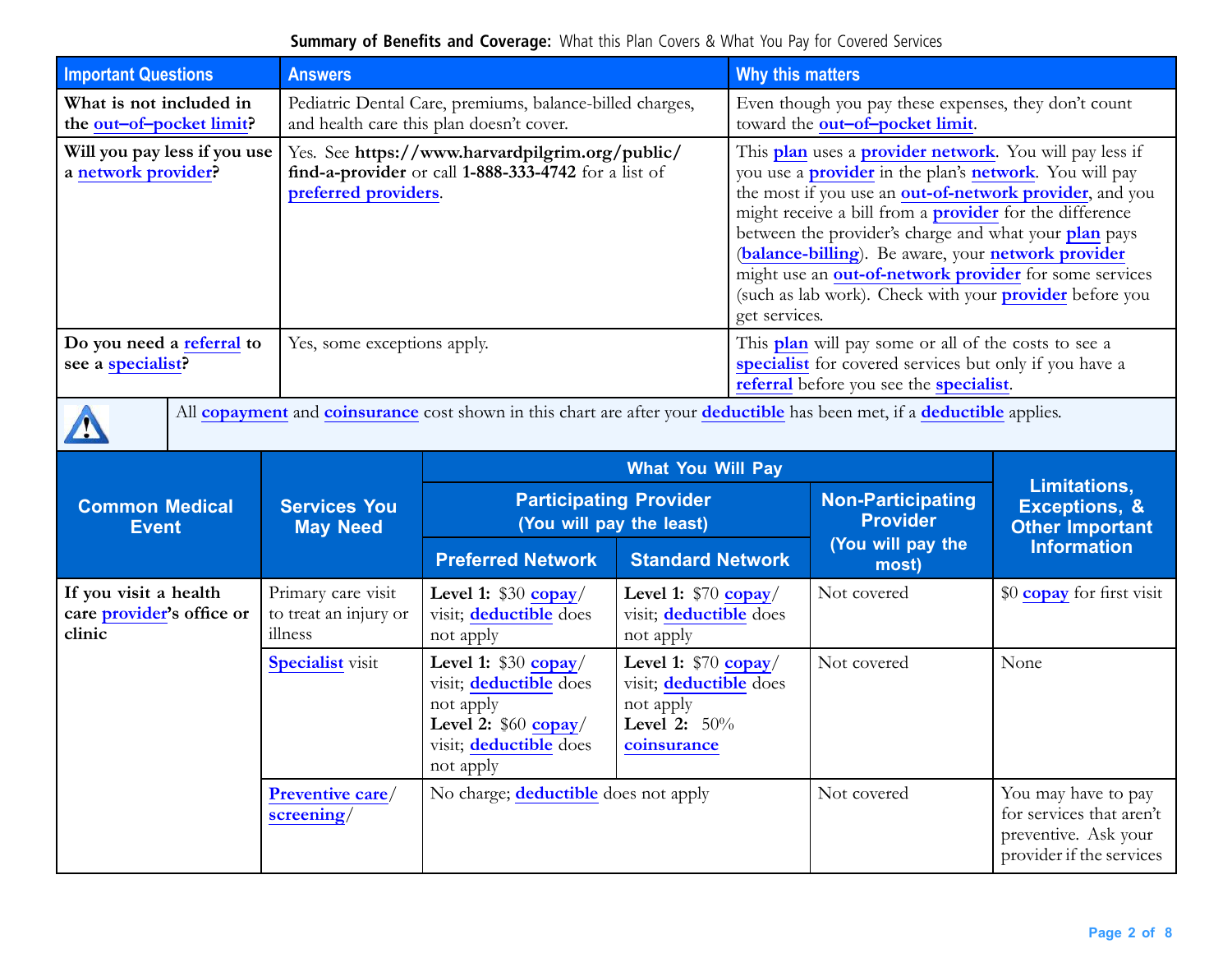| <b>Common Medical</b><br><b>Event</b>                                                | <b>Services You</b><br><b>May Need</b>        |                                                                                                                                                                                                                                                                                                             | <b>Participating Provider</b><br>(You will pay the least)                    | <b>Non-Participating</b><br><b>Provider</b><br>(You will pay the<br>most) | Limitations,<br><b>Exceptions, &amp;</b><br><b>Other Important</b><br><b>Information</b> |  |  |
|--------------------------------------------------------------------------------------|-----------------------------------------------|-------------------------------------------------------------------------------------------------------------------------------------------------------------------------------------------------------------------------------------------------------------------------------------------------------------|------------------------------------------------------------------------------|---------------------------------------------------------------------------|------------------------------------------------------------------------------------------|--|--|
|                                                                                      |                                               | <b>Preferred Network</b>                                                                                                                                                                                                                                                                                    | <b>Standard Network</b>                                                      |                                                                           |                                                                                          |  |  |
|                                                                                      | immunization                                  |                                                                                                                                                                                                                                                                                                             |                                                                              |                                                                           | needed are preventive.<br>Then check what your<br>plan will pay for.                     |  |  |
| If you have a test                                                                   | <b>Diagnostic test</b><br>(x-ray, blood work) | <b>X-rays:</b> $30\%$<br>coinsurance<br>Laboratory:<br>Non-Hospital Based:<br>\$15 $\frac{\text{copy}}{\text{visit}}$ ;<br>deductible does not<br>apply<br>Hospital Based: 30%<br>coinsurance                                                                                                               | X-rays: $50\%$<br>coinsurance<br>Laboratory: $50\%$<br>coinsurance           | Not covered                                                               | None                                                                                     |  |  |
|                                                                                      | Imaging (CT/PET<br>scans, MRIs)               | Non-Hospital Based:<br>\$250 $\frac{\text{copy}}{\text{visit}}$ ;<br>deductible does not<br>apply<br>Hospital Based: 30%<br>coinsurance                                                                                                                                                                     | 50% coinsurance                                                              | Not covered                                                               | None                                                                                     |  |  |
| If you need drugs to<br>treat your illness or<br>condition<br>More information about | Generic drugs                                 | 30-Day Retail Tier 1: \$5 copay/ prescription; deductible does not apply<br>90-Day Mail Tier 1: \$10 copay/ prescription; deductible does not apply<br>30-Day Retail Tier 2: \$25 copay/ prescription; deductible does not apply<br>90-Day Mail Tier 2: \$50 copay/ prescription; deductible does not apply | Value formulary -<br>covers a limited list; not<br>all drugs are covered     |                                                                           |                                                                                          |  |  |
| prescription drug<br><b>coverage</b> is available at                                 | Preferred brand<br>drugs                      | <b>30-Day Retail Tier 3: \$50 copay</b> / prescription; <b>deductible</b> does not apply<br>90-Day Mail Tier 3: \$100 copay/ prescription; deductible does not apply                                                                                                                                        | Some generic drugs are<br>in this tier                                       |                                                                           |                                                                                          |  |  |
| www.harvardpilgrim.org/<br>2022Value5T.                                              | Non-preferred<br>brand drugs                  |                                                                                                                                                                                                                                                                                                             | 30-Day Retail Tier 4: 30% coinsurance<br>90-Day Mail Tier 4: 30% coinsurance |                                                                           |                                                                                          |  |  |
|                                                                                      | <b>Specialty drugs</b>                        | 30-Day Retail Tier 4: 30% coinsurance<br>90-Day Mail Tier 4: 30% coinsurance<br>30-Day Retail Tier 5: 50% coinsurance<br>90-Day Mail Tier 5: 50% coinsurance                                                                                                                                                | Some drugs must be<br>obtained through a<br>Specialty Pharmacy               |                                                                           |                                                                                          |  |  |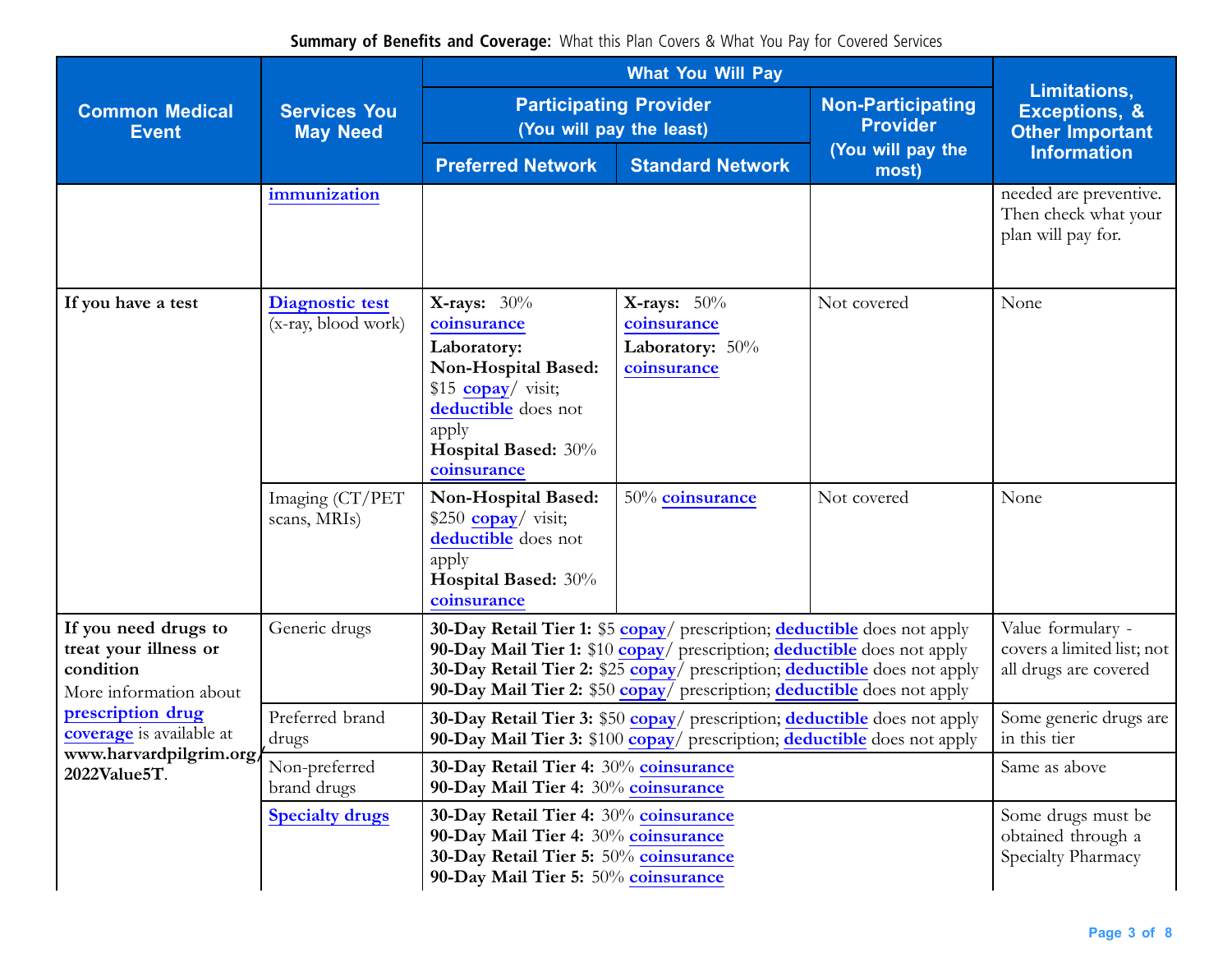| <b>Common Medical</b><br><b>Event</b>      | <b>Services You</b><br><b>May Need</b>                      | <b>Participating Provider</b><br>(You will pay the least)                                                                                                                                                     |                                                                                                                                                                                  | <b>Non-Participating</b><br><b>Provider</b><br>(You will pay the<br>most)                                                                                 | Limitations,<br><b>Exceptions, &amp;</b><br><b>Other Important</b><br><b>Information</b> |
|--------------------------------------------|-------------------------------------------------------------|---------------------------------------------------------------------------------------------------------------------------------------------------------------------------------------------------------------|----------------------------------------------------------------------------------------------------------------------------------------------------------------------------------|-----------------------------------------------------------------------------------------------------------------------------------------------------------|------------------------------------------------------------------------------------------|
|                                            |                                                             | <b>Preferred Network</b>                                                                                                                                                                                      | <b>Standard Network</b>                                                                                                                                                          |                                                                                                                                                           |                                                                                          |
| If you have outpatient<br>surgery          | Facility fee (e.g.,<br>ambulatory surgery<br>center)        | Non-hospital<br>affiliated facility:<br>$$300$ copay/ visit;<br>deductible does not<br>apply<br>Hospital affiliated<br>facility: $30\%$<br>coinsurance                                                        | 50% coinsurance                                                                                                                                                                  | Not covered                                                                                                                                               | None                                                                                     |
|                                            | Physician/surgeon<br>fees                                   | Non-hospital<br>affiliated facility:<br>No charge; deductible<br>does not apply<br>Hospital affiliated<br>facility: 30%<br>coinsurance                                                                        | 50% coinsurance                                                                                                                                                                  | Not covered                                                                                                                                               |                                                                                          |
| If you need immediate<br>medical attention | <b>Emergency room</b><br>care                               | 30% coinsurance                                                                                                                                                                                               |                                                                                                                                                                                  |                                                                                                                                                           | None                                                                                     |
|                                            | <b>Emergency</b><br><b>Medical</b><br><b>Transportation</b> | 30% coinsurance; deductible does not apply                                                                                                                                                                    |                                                                                                                                                                                  |                                                                                                                                                           | None                                                                                     |
|                                            | <b>Urgent Care</b>                                          | Convenience care<br>clinic: $$30$ copay/ visit;<br>deductible does not<br>apply<br>Urgent care center:<br>$$40$ copay/ visit;<br>deductible does not<br>apply<br>Hospital urgent care<br>center: $$40$ copay/ | Convenience care<br>clinic: \$30 copay/visit;<br>deductible does not<br>apply<br>Urgent care center:<br>50% coinsurance<br>Hospital urgent<br>care center: $50\%$<br>coinsurance | Convenience care<br>clinic: Not covered<br>Urgent care center:<br>Not covered<br>Hospital urgent care<br>center: Same As<br>Participating <b>provider</b> | None                                                                                     |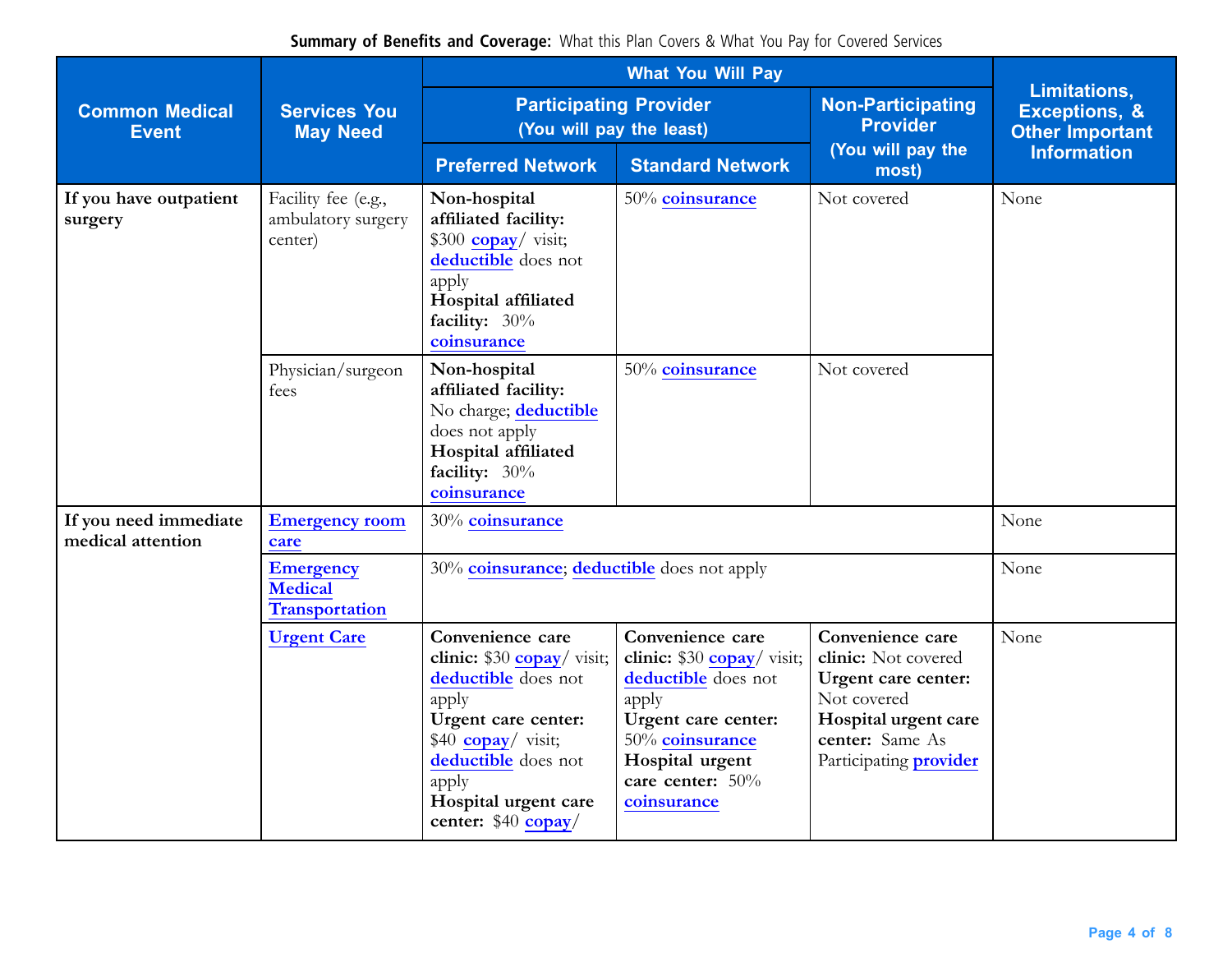|                                                                                 | <b>Services You</b><br><b>May Need</b>                        |                                                                                                                                |                         |                                             |                                                                                         |
|---------------------------------------------------------------------------------|---------------------------------------------------------------|--------------------------------------------------------------------------------------------------------------------------------|-------------------------|---------------------------------------------|-----------------------------------------------------------------------------------------|
| <b>Common Medical</b><br><b>Event</b>                                           |                                                               | <b>Participating Provider</b><br>(You will pay the least)                                                                      |                         | <b>Non-Participating</b><br><b>Provider</b> | Limitations,<br><b>Exceptions, &amp;</b><br><b>Other Important</b>                      |
|                                                                                 |                                                               | <b>Preferred Network</b>                                                                                                       | <b>Standard Network</b> | (You will pay the<br>most)                  | <b>Information</b>                                                                      |
|                                                                                 |                                                               | visit; deductible does<br>not apply                                                                                            |                         |                                             |                                                                                         |
| If you have a hospital<br>stay                                                  | Facility fee (e.g.,<br>hospital room)                         | 30% coinsurance                                                                                                                | 50% coinsurance         | Not covered                                 | None                                                                                    |
|                                                                                 | Physician/surgeon<br>fee                                      | 30% coinsurance                                                                                                                | 50% coinsurance         | Not covered                                 |                                                                                         |
| If you have mental<br>health, behavioral<br>health, or substance<br>abuse needs | Outpatient services                                           | \$30 copay/ visit; deductible does not apply                                                                                   |                         | Not covered                                 | \$0 copay for<br>first mental<br>health/substance<br>abuse visit                        |
|                                                                                 | Inpatient services                                            | 30% coinsurance                                                                                                                |                         | Not covered                                 | None                                                                                    |
| If you are pregnant                                                             | Office visits                                                 | \$30 copay/ visit; deductible does not apply                                                                                   |                         | Not covered                                 | <b>Cost sharing</b>                                                                     |
|                                                                                 | Childbirth/delivery<br>professional<br>services               | 30% coinsurance                                                                                                                | 50% coinsurance         | Not covered                                 | does not apply for<br>preventive services.                                              |
|                                                                                 | Childbirth/delivery<br>facility services                      | 30% coinsurance                                                                                                                | 50% coinsurance         | Not covered                                 |                                                                                         |
| If you need help                                                                | Home health care                                              | 30% coinsurance                                                                                                                |                         | Not covered                                 | None                                                                                    |
| recovering or have other<br>special health needs                                | Rehabilitation<br>services<br><b>Habilitation</b><br>services | Non-hospital based:<br>\$50 $\text{copay}/\text{visit};$<br>deductible does not<br>apply<br>Hospital based: 30%<br>coinsurance | 50% coinsurance         | Not covered                                 | Physical,<br>Occupational &<br>Speech Therapy -<br>60 combined visits/<br>calendar year |
|                                                                                 | <b>Skilled nursing</b><br>care                                | 30% coinsurance                                                                                                                | 50% coinsurance         | Not covered                                 | - 150 days/ calendar<br>year combined<br>with Inpatient<br>Rehabilitation<br>services   |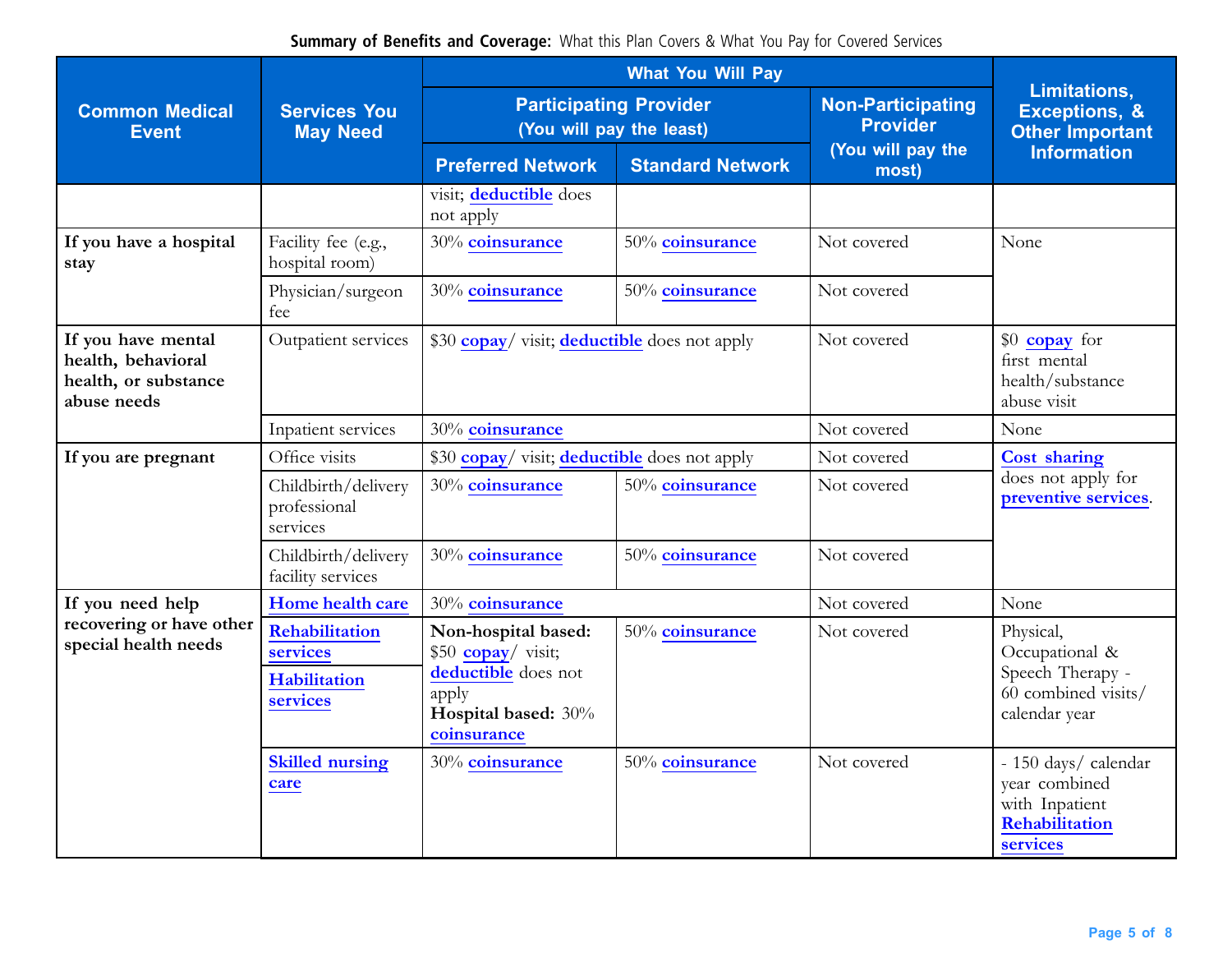**Summary of Benefits and Coverage:** What this Plan Covers & What You Pay for Covered Services

| <b>Common Medical</b><br><b>Event</b>                                                                                                                    | <b>Services You</b><br><b>May Need</b> | <b>Participating Provider</b><br>(You will pay the least)                                                                                                                                                                                                            |                                                                         | <b>Non-Participating</b><br><b>Provider</b> | <b>Limitations,</b><br><b>Exceptions, &amp;</b><br><b>Other Important</b>              |
|----------------------------------------------------------------------------------------------------------------------------------------------------------|----------------------------------------|----------------------------------------------------------------------------------------------------------------------------------------------------------------------------------------------------------------------------------------------------------------------|-------------------------------------------------------------------------|---------------------------------------------|----------------------------------------------------------------------------------------|
|                                                                                                                                                          |                                        | <b>Preferred Network</b>                                                                                                                                                                                                                                             | <b>Standard Network</b>                                                 | (You will pay the<br>most)                  | <b>Information</b>                                                                     |
|                                                                                                                                                          | <b>Durable medical</b><br>equipment    | 30% coinsurance                                                                                                                                                                                                                                                      |                                                                         | Not covered                                 | None                                                                                   |
|                                                                                                                                                          | <b>Hospice services</b>                | 30% coinsurance                                                                                                                                                                                                                                                      |                                                                         | Not covered                                 | For inpatient see "If<br>you have a hospital<br>stay"                                  |
| If your child needs<br>dental or eye care                                                                                                                | Children's eye exam                    | $$30$ copay/ visit;<br>deductible does not<br>apply                                                                                                                                                                                                                  | 50% coinsurance                                                         | Not covered                                 | - 1 exam/ calendar year                                                                |
|                                                                                                                                                          | Children's glasses                     | apply                                                                                                                                                                                                                                                                | Reimbursed first \$50, then 50% of covered charges; deductible does not |                                             | Frames & lenses OR<br>contacts every 24<br>months up to end of<br>month child turns 19 |
|                                                                                                                                                          | Children's dental<br>check-up          | Not covered                                                                                                                                                                                                                                                          |                                                                         |                                             | Exchange plans may<br>have separate coverage                                           |
| <b>Excluded Services &amp; Other Covered Services:</b>                                                                                                   |                                        |                                                                                                                                                                                                                                                                      |                                                                         |                                             |                                                                                        |
| Services Your Plan Does NOT Cover (This isn't a complete list. Check your policy or plan document for other excluded services.)                          |                                        |                                                                                                                                                                                                                                                                      |                                                                         |                                             |                                                                                        |
| <b>Infertility Treatment</b><br>$\bullet$<br>Long-Term (Custodial) Care<br>$\bullet$<br>Most Cosmetic Surgery                                            |                                        | Most Dental Care (Adult)<br>Routine foot care<br>$\bullet$<br>$\bullet$<br>Non-emergency care when traveling outside<br>Services that are not Medically Necessary<br>$\bullet$<br>the U.S.<br>Weight Loss Programs<br>$\bullet$<br>Private-duty nursing<br>$\bullet$ |                                                                         |                                             |                                                                                        |
| Other Covered Services (This isn't a complete list. Check your policy or plan document for other covered services and your costs for<br>these services.) |                                        |                                                                                                                                                                                                                                                                      |                                                                         |                                             |                                                                                        |
| Abortion<br>$\bullet$<br>Acupuncture<br>Bariatric surgery                                                                                                |                                        | Chiropractic Care<br>Hearing Aids - \$3,000/ impaired ear every 36<br>$\bullet$<br>$\bullet$<br>months for all other members<br>Hearing Aids - 1 hearing aid/impaired ear<br>every 36 months up to age 19<br>Routine eye care (Adult) - 1 exam/ calendar<br>year     |                                                                         |                                             |                                                                                        |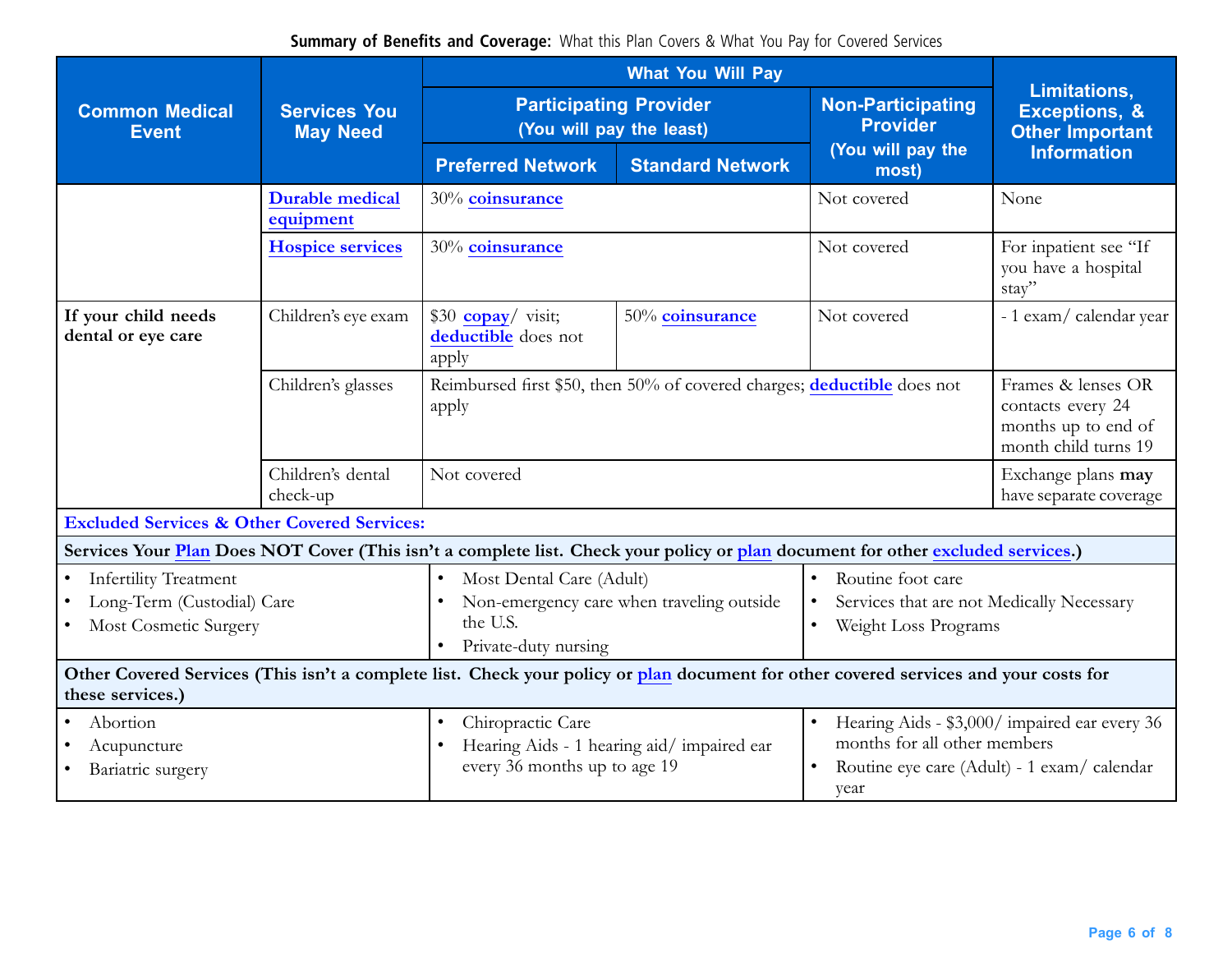## **Your Rights to Continue Coverage:**

There are agencies that can help if you want to continue your coverage after it ends. The contact information for those agencies is: Maine Bureau of Insurance, Department of Professional and Financial Regulation, 34 State House Station, Augusta, ME 04333-0334, **(800) 300-5000**, or contact Harvard Pilgrim at the number on the back of your ID card. Other coverage options may be available to you too, including buying individual insurance coverage through the **CoverME.gov**. For more information, about the **CoverME.gov**, visit **[www.CoverME.gov](https://www.coverme.gov)** or call **1-866-636-0355**.

## **Your Grievance and Appeals Rights:**

There are agencies that can help if you have <sup>a</sup> complaint against your **plan** for <sup>a</sup> denial of <sup>a</sup> **claim**. This complaint is called <sup>a</sup> **grievance** or **appeal** . For more information about your rights, look at the explanation of benefits you will receive for that medical **claim**. Your **plan** documents also provide complete information on how to submit <sup>a</sup> **claim**, **appeal**, or <sup>a</sup> **grievance** for any reason to your **plan**. For more information about your rights, this notice, or assistance, contact:

| HPHC Member Appeals-Member        | Department of Labor's Employee   | Consumer for Affordable Health |
|-----------------------------------|----------------------------------|--------------------------------|
| Services Department               | Benefits Security Administration | Care                           |
| Harvard Pilgrim Health Care, Inc. | 1-866-444-3272                   | 12 Church Street, PO Box 2409  |
| 1600 Crown Colony Drive           | www.dol.gov/ebsa/                | Augusta, Maine 04338-2490      |
| Quincy, MA 02169                  | healthreform                     | 1-800-965-7476                 |
| Telephone: 1-888-333-4742         |                                  | www.mainecahc.org              |
| Fax: 1-617-509-3085               |                                  | consumerhealth@mainecahc.org   |

Maine Bureau of Insurance 34 State House Station Augusta, ME 04333 **1-207-624-8475 1-800-300-5000**

# **Does this plan provide Minimum Essential Coverage? Yes**

**Minimum Essential Coverage** generally includes **plans**, **health insurance** available through the **Marketplace** or other individual market policies, Medicare, Medicaid, CHIP, TRICARE, and certain other coverage. If you are eligible for certain types of **Minimum Essential Coverage**, you may not be eligible for the **premium tax credit**.

# **Does this Coverage Meet the Minimum Value Standard? Not Applicable**

If your **plan** doesn't meet the **Minimum Value Standards**, you may be eligible for <sup>a</sup> **premium tax credit** to help you pay for <sup>a</sup> **plan** through the **Marketplace**.

**Language Access Services:**

Para obtener asistencia en Español, llame al 1-888-333-4742.

如果需要中文的帮助, 请拨打这个号码 1-888-333-4742.

De assistência em Português, por favor ligue 1-888-333-4742.

To see examples of how this plan might cover costs for a sample medical situation, see the next page.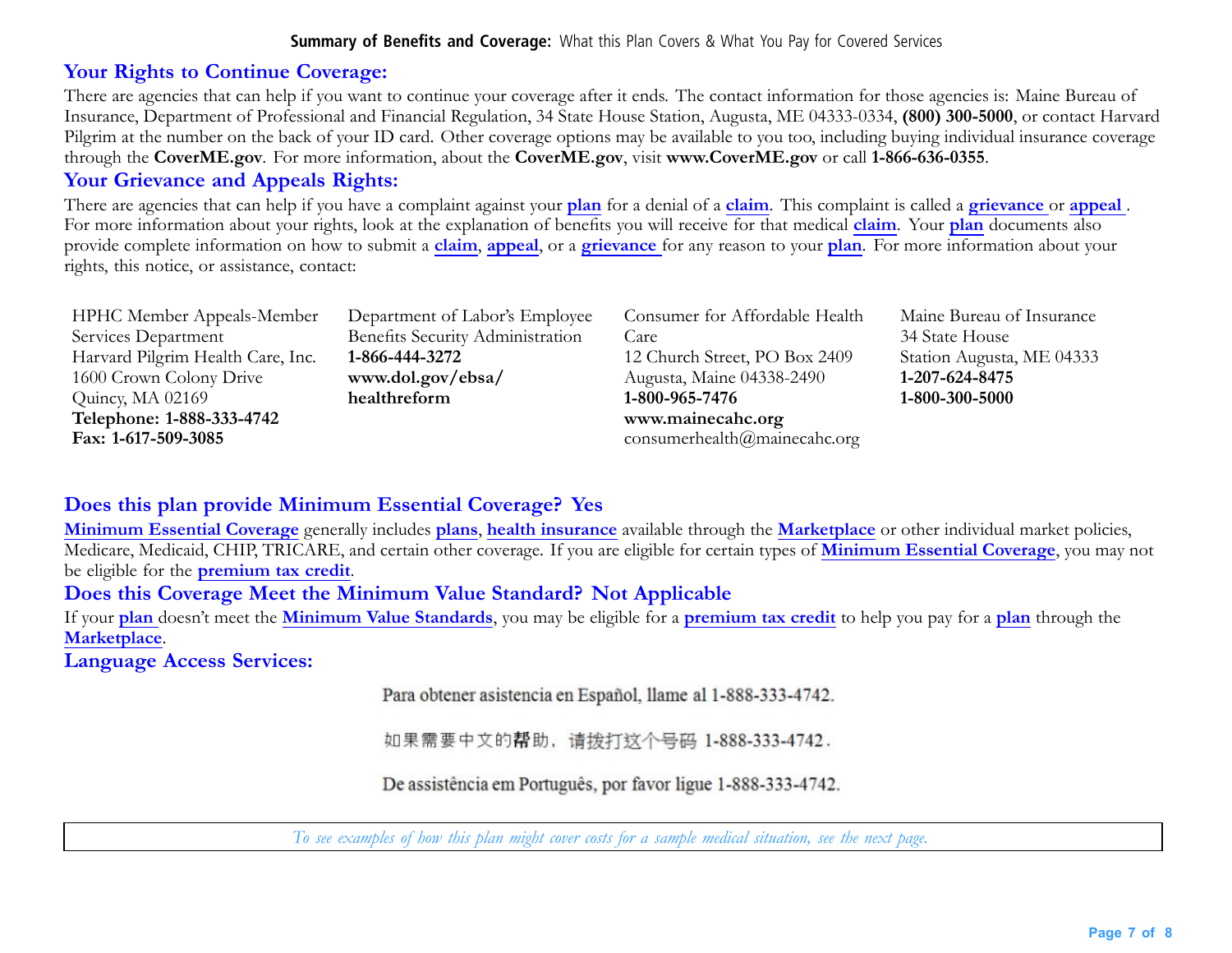### **About these Coverage Examples:**



**This is not <sup>a</sup> cost estimator.** Treatments shown are just examples of how this **plan** might cover medical care. Your actual costs will be different depending on the actual care you receive, the prices your **providers** charge, and many other factors. Focus on the **cost-sharing** amounts (**deductible**, **copayment** and **coinsurance**) and **excluded services** under the **plan**. Use this information to compare the portion of costs you might pay under different health **plans**. Please note these coverage examples are based on self-only coverage.

| Peg is Having a Baby<br>(9 months of in-network pre-natal care and a<br>hospital delivery)   |          | <b>Managing Joe's type 2 Diabetes</b><br>(a year of routine in-network care of a<br>well-controlled condition) |         | <b>Mia's Simple Fracture</b><br>(in-network emergency room visit and follow<br>up care) |         |
|----------------------------------------------------------------------------------------------|----------|----------------------------------------------------------------------------------------------------------------|---------|-----------------------------------------------------------------------------------------|---------|
| The plan's overall<br>deductible                                                             | \$5,500  | <b>The plan's overall</b><br>deductible                                                                        | \$5,500 | <b>The plan's overall</b><br>deductible                                                 | \$5,500 |
| ■ Specialist copayment                                                                       | \$60     | ■ Specialist copayment                                                                                         | \$60    | ■ Specialist copayment                                                                  | \$60    |
| <b>B</b> Hospital (facility)<br>coinsurance                                                  | 30%      | <b>Hospital (facility)</b><br>coinsurance                                                                      | 30%     | <b>Hospital (facility)</b><br>coinsurance                                               | 30%     |
| <b>Other copayment</b>                                                                       | \$15     | ■ Other copayment                                                                                              | \$15    | <b>Other coinsurance</b>                                                                | 30%     |
| This EXAMPLE event includes services<br>like:                                                |          | This EXAMPLE event includes services<br>like:                                                                  |         | This EXAMPLE event includes services<br>like:                                           |         |
| <b>Specialist</b> office visits ( <i>prenatal care</i> )                                     |          | <b>Primary care physician</b> office visits (including                                                         |         | <b>Emergency room care</b> (including medical supplies)                                 |         |
| Childbirth/Delivery Professional Services                                                    |          | disease education)                                                                                             |         | Diagnostic test $(x-ray)$                                                               |         |
| Childbirth/Delivery Facility Services                                                        |          | <b>Diagnostic tests</b> (blood work)                                                                           |         | <b>Durable medical equipment</b> (crutches)                                             |         |
| <b>Diagnostic tests</b> (ultrasounds and blood work)<br><b>Specialist visit</b> (anesthesia) |          | <b>Prescription drugs</b><br><b>Durable medical equipment</b> (glucose meter)                                  |         | <b>Rehabilitation services</b> ( <i>physical therapy</i> )                              |         |
| <b>Total Example Cost</b>                                                                    | \$12,700 | <b>Total Example Cost</b>                                                                                      | \$5,600 | <b>Total Example Cost</b>                                                               | \$2,800 |
| In this example, Peg would pay:                                                              |          | In this example, Joe would pay:                                                                                |         | In this example, Mia would pay:                                                         |         |
| Cost Sharing                                                                                 |          | Cost Sharing                                                                                                   |         | Cost Sharing                                                                            |         |
| <b>Deductibles</b>                                                                           | \$5,500  | <b>Deductibles</b>                                                                                             | \$0     | <b>Deductibles</b>                                                                      | \$1,300 |
| <b>Copayments</b>                                                                            | \$300    | <b>Copayments</b>                                                                                              | \$1,600 | <b>Copayments</b>                                                                       | \$300   |
| <b>Coinsurance</b>                                                                           | \$1,700  | <b>Coinsurance</b>                                                                                             | \$0     | <b>Coinsurance</b>                                                                      | \$300   |
| What isn't covered                                                                           |          | What isn't covered                                                                                             |         | What isn't covered                                                                      |         |
| Limits or exclusions                                                                         | \$0      | Limits or exclusions                                                                                           | \$0     | Limits or exclusions                                                                    | \$0     |
| The total Peg would pay<br>is                                                                | \$7,500  | The total Joe would pay is                                                                                     | \$1,600 | The total Mia would pay is                                                              | \$1,900 |

The **plan** would be responsible for the other costs of these EXAMPLE covered services.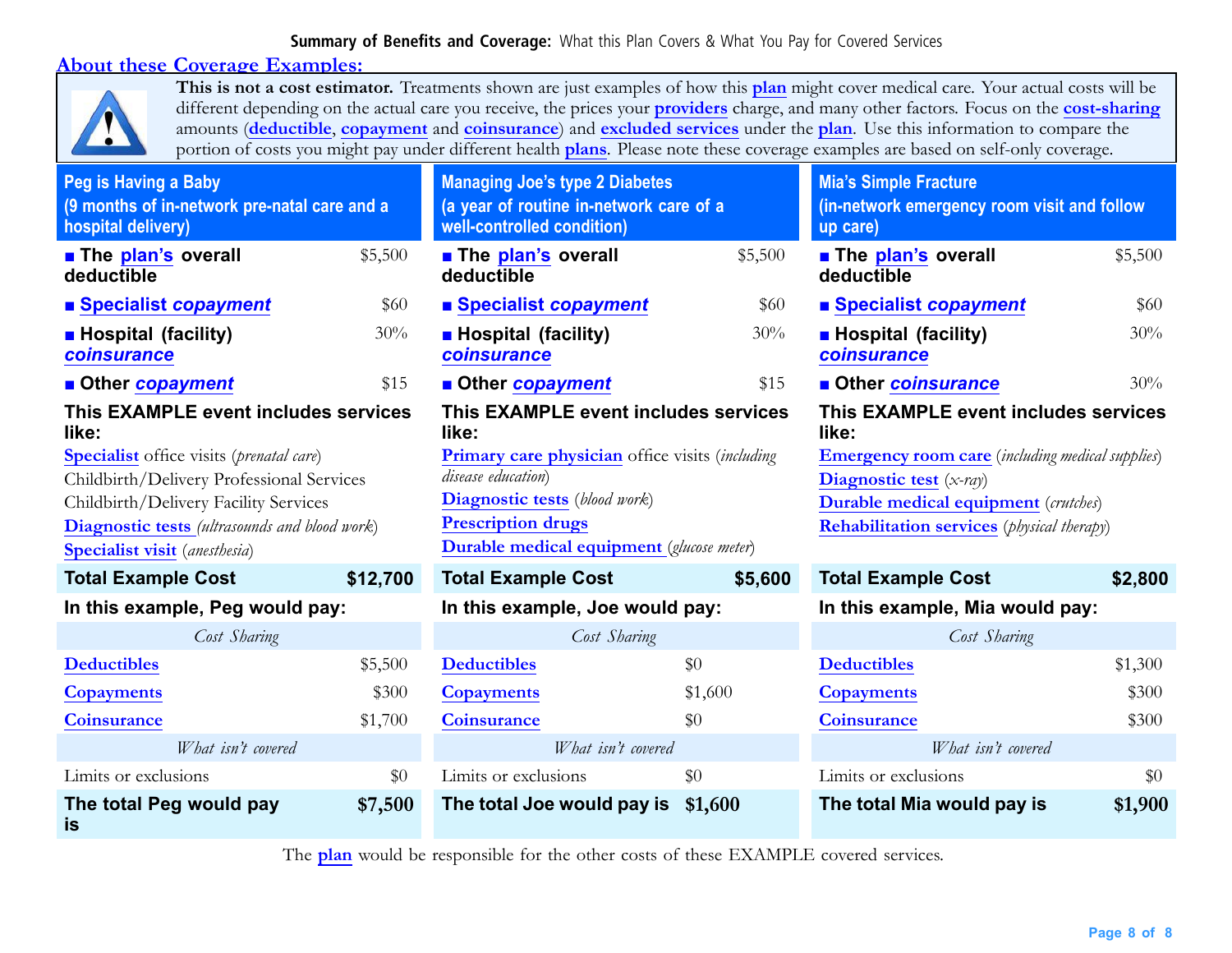#### Language Assistance Services

Español (Spanish) ATENCIÓN: Si usted habla español, servicios de asistencia lingüística, de forma gratuita, están a su disposición. Llame al 1-877-907-4742 (TTY: 711).

Português (Portuguese) ATENÇÃO: Se você fala português, encontram-se disponíveis serviços linguísticos gratuitos. Ligue para 1-877-907-4742 (TTY:  $711.$ 

Kreyol Ayisyen (French Creole) ATANSYON: Si nou palé Kreyol Ayisyen, gen asistans pou sèvis ki disponib nan lang nou pou gratis. Rele 1-877-907-4742 (TTY: 711).

**繁體中文 (Traditional Chinese)** 注意:如果您使用繁體中文,您可以免費獲得語言援助服務。請致電 1-877-907-4742(TTY:711)。

Tiếng Việt (Vietnamese) CHÚ Ý: Nếu quí vị nói Tiếng Việt, dịch vụ thông dịch của chúng tôi sẵn sàng phục vụ quí vị miễn phí. Gọi số 1-877-907-4742 (TTY: 711).

Русский (Russian) ВНИМАНИЕ: Если вы говорите на русском языке, то вам доступны бесплатные услуги перевода. Звоните 1-877-907-4742 (телетайп: 711).

#### (Arabic) العربية

إِنْقِيَاهِ: إِذَا أَنْتَ تَتَكَلَّمَ الْلُغَةِ ٱلْعَرِيقِةَ ، خَدَمَاتَ الْمُسَاعَدَةِ ٱللَّغْوِيةِ مُتَوفِرة لك مَجانا ِ ً إِنْصَلِ عَلَى 4742-907-377 1

 $(TTY: 711)$ 

ັ**ເຊຍ (Cambodian)** [) សុំដួនដំណឹង៖ បើអ្នកនិយាយភាសាខ្មែរ, យើងមានសេវាកម្មបកប្រែ ដួនលោកអ្នកដោយឥតគិតថ្លៃ។។ ចូរ ទូរស័ព្ទ 1-877-907-4742 (TTY: 711)<sup>9</sup>

Français (French) ATTENTION: Si vous parlez français, des services d'aide linguistique vous sont proposés gratuitement. Appelez le 1-877-907-4742 (ATS: 711).

Italiano (Italian) ATTENZIONE: In caso la lingua parlata sia l'italiano, sono disponibili servizi di assistenza linguistica gratuiti. Chiamare il numero 1-877-907-4742 (TTY: 711).



Harvard Pilgrim Health Care includes Harvard Pilgrim Health Care, Harvard Pilgrim Health Care of New England and HPHC Insurance Company.

(Continued)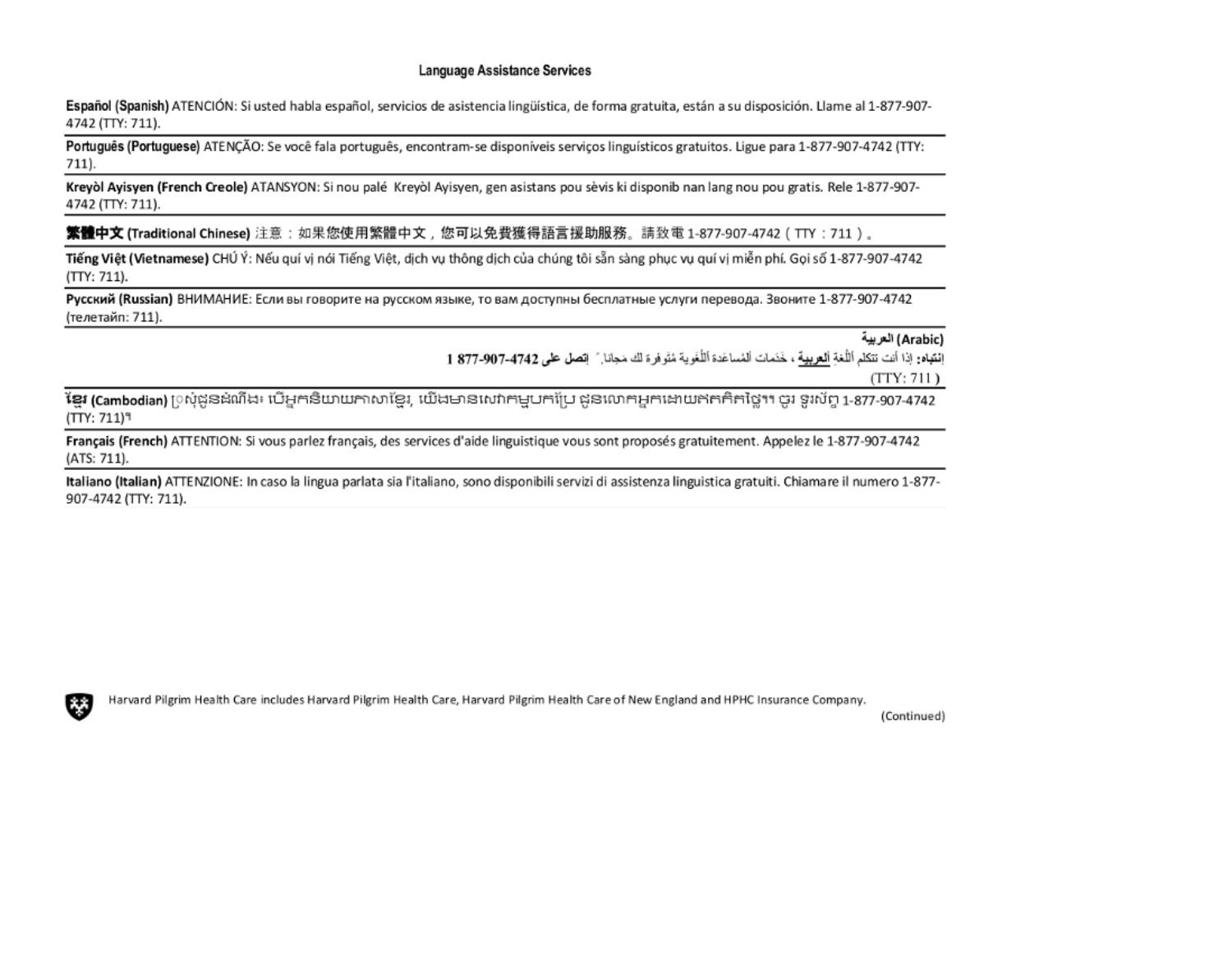**한국어 (Korean)** '알림': 한국어를 사용하시는 경우, 언어 지원 서비스를 무료로 이용하실 수 있습니다. 1-877-907-4742 (TTY: 711) 번으로 전화해 주십시오.

Ελληνικά (Greek) ΠΡΟΣΟΧΗ: Αν μιλάτε ελληνικά, υπάρχουν στη διάθεσή σας δωρεάν υπηρεσίες γλωσσικής υποστήριξης. Καλέστε 1-877-907-4742 (TTY: 711).

Polski (Polish) UWAGA: Jeżeli mówisz po polsku, możesz skorzystać z bezpłatnej pomocy językowej. Zadzwoń pod numer 1-877-907-4742 (TTY: 711).

हिंदी (Hindi) ध्यान दीजिए: अगर आप हिंदी बोलते हैं तो आपके लिये भाषाकी सहायता मुफ्त में उपलब्ध है. जानकारी के लिये फोन करे. 1-877-907-4742 (TTY: 711)

ગુજરાતી(Gujarati) ધ્યાન આપો : જો તમે ગુજરાતી બોલતા હો તો આપને માટે ભાષાકીય સહ્યય તદ્દન મકૃત ઉપલબ્ધ છે. વિશેષ માહિતી માટે ફોન s रो. 1-877-907-4742 (TTY: 711)

**ພາສາລາວ (L**ao) ໂປດຊາບ: ຖ້າວ່າ ທ່ານເວົ້າພາສາ ລາວ, ການບໍລິການຊ່ວຍເຫຼືອດ້ານພາສາ, ໂດຍບໍ່ເສັງຄ່າ, ແມ່ນມີພ້ອມໃຫ້ທ່ານ. ໂທຣ 1-877-907-4742  $(TTY: 711).$ 

ATTENTION: If you speak a language other than English, language assistance services, free of charge, are available to you. Call 1-877-907-4742  $(TTY: 711)$ .



Harvard Pilgrim Health Care includes Harvard Pilgrim Health Care, Harvard Pilgrim Health Care of New England and HPHC Insurance Company.

(Continued)